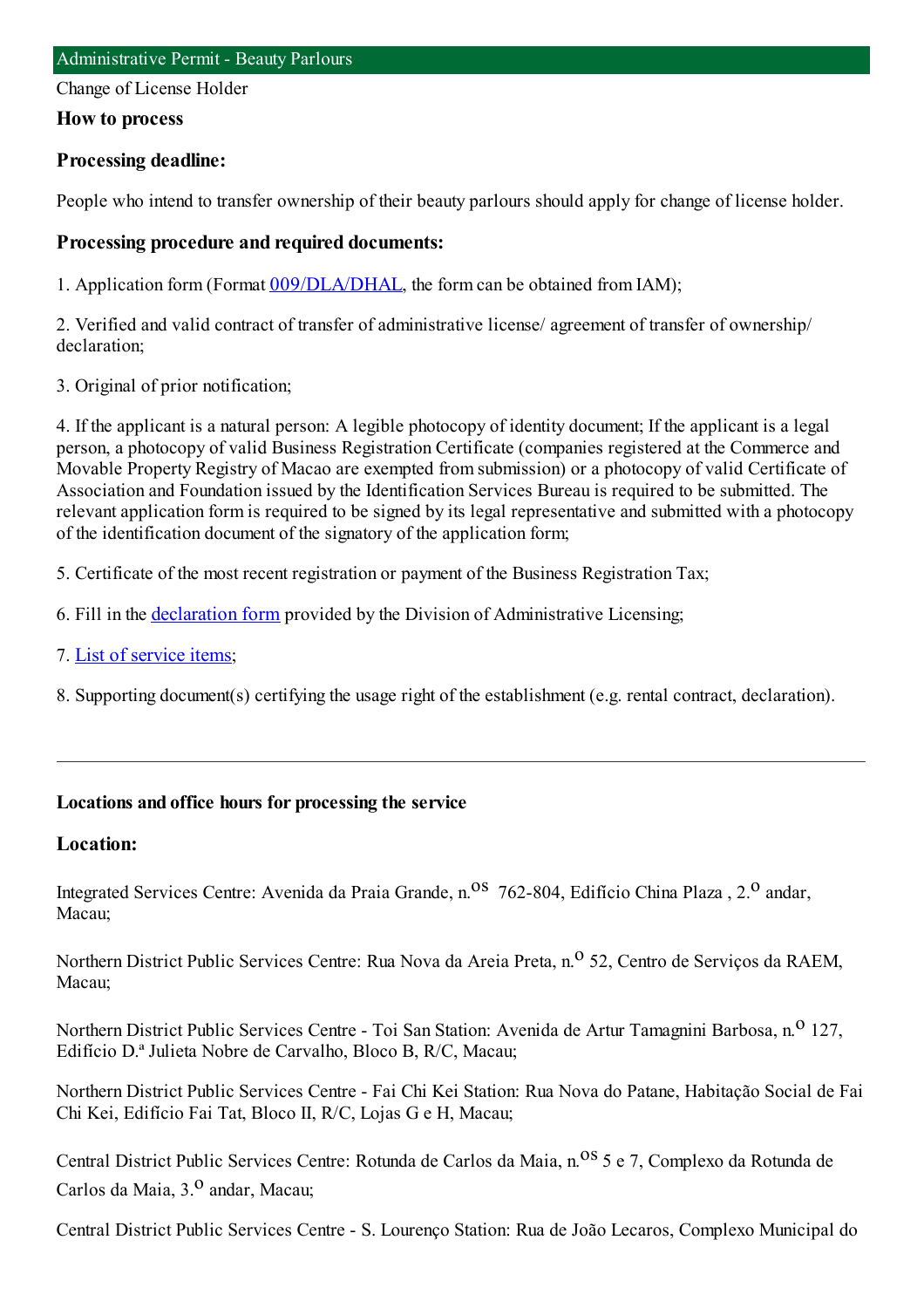Mercado de S. Lourenço, 4.<sup>0</sup> andar, Macau;

Islands District Public Services Centre: Rua de Coimbra, n.º 225, 3.˚ andar, Centro de Serviços da RAEM das Ilhas, Taipa;

Islands District Public Services Centre – Seac Pai Van Station: Avenida de Vale das Borboletas, Seac Pai Van Community Complex, 6.<sup>0</sup> andar, Coloane.

# **Office hours:** ;

Monday to Friday, 9:00 a.m. to 6:00 p.m. (no lunch break, closed on Saturdays, Sundays and public holidays)

#### **Fees**

Not Applicable

#### **Time required for processing**

10 working days

## **Remarks / important notes on application**

1. The original or notarised copy of identification document with the signature of the applicant or legal representative must be produced;

2. The applicant must make the application in person or authorise an agent to make the application;

3. The above-mentioned documents must be signed by the applicant or legal representative, with the exception of documents issued by government departments or public entities.

## **Relevant standards or requirements**

Not Applicable

## **Progress enquiry and obtaining result of service**

## **Enquiry about application progress:**

"Online progress enquiry is not available for this formality."

# **Method to obtain the result of service:**

Visit in person to obtain the result

#### **Formalities**